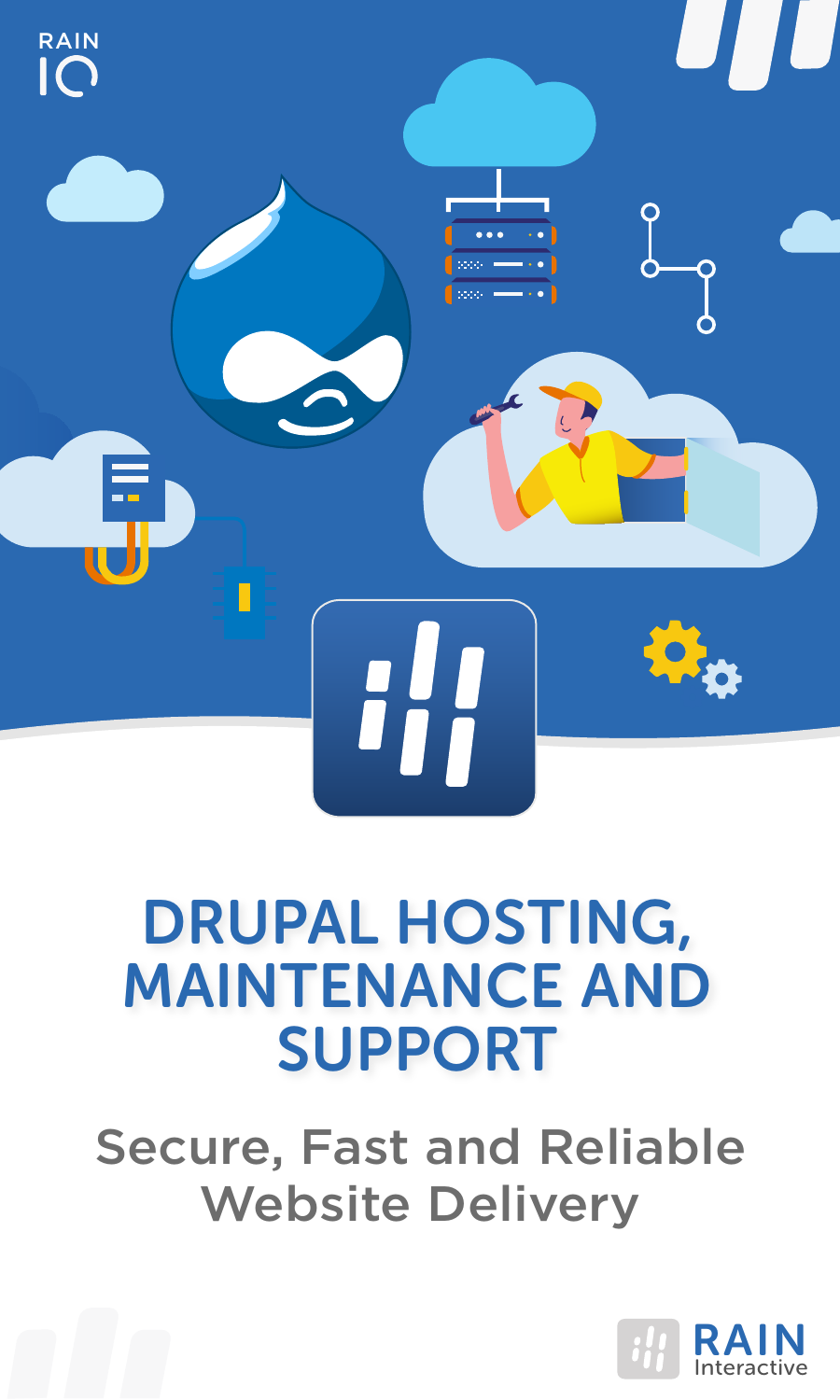

#### Deliver the quality web hosting your Drupal website needs.

Your website is essential to further your business goals and reach potential customers. While a lot of focus is placed on design and content an equally important part that is often an afterthought, is the website hosting. A reliable and robust hosting solution is critical to delivering a successful online experience not only to your visitors but also for those who manage it.

Drupal is a powerful, flexible and secure CMS that meets the needs for most websites. It is also constantly improving with new features and security updates being released regularly. Keeping your Drupal website up-to-date with the latest secure versions, while having high performance on your host can be a challenge that requires support from experienced professionals. However in doing so you are ensuring your website, services and online experience are always being delivered in the most secure, consistent and optimal way.

#### How we help.

We make sure you are delivering a constant high quality experience with a secure high performance platform optimized for Drupal. By using a monitored system infrastructure, backups and SSL encryption, your website and data will be better protected from online threats.

First we transfer your Drupal website onto our hosting platform and configure it to work with SSL encryption and a Global CDN. Then we perform a site audit to make sure your system is free from malicious code and that it is running safely and clean.

With your site on our service, our experts maintain your system, keeping it current with the latest updates and ensuring your website stays stable and secure. Our support team are also ready to answer your queries and to assist with your hosting and maintenance needs.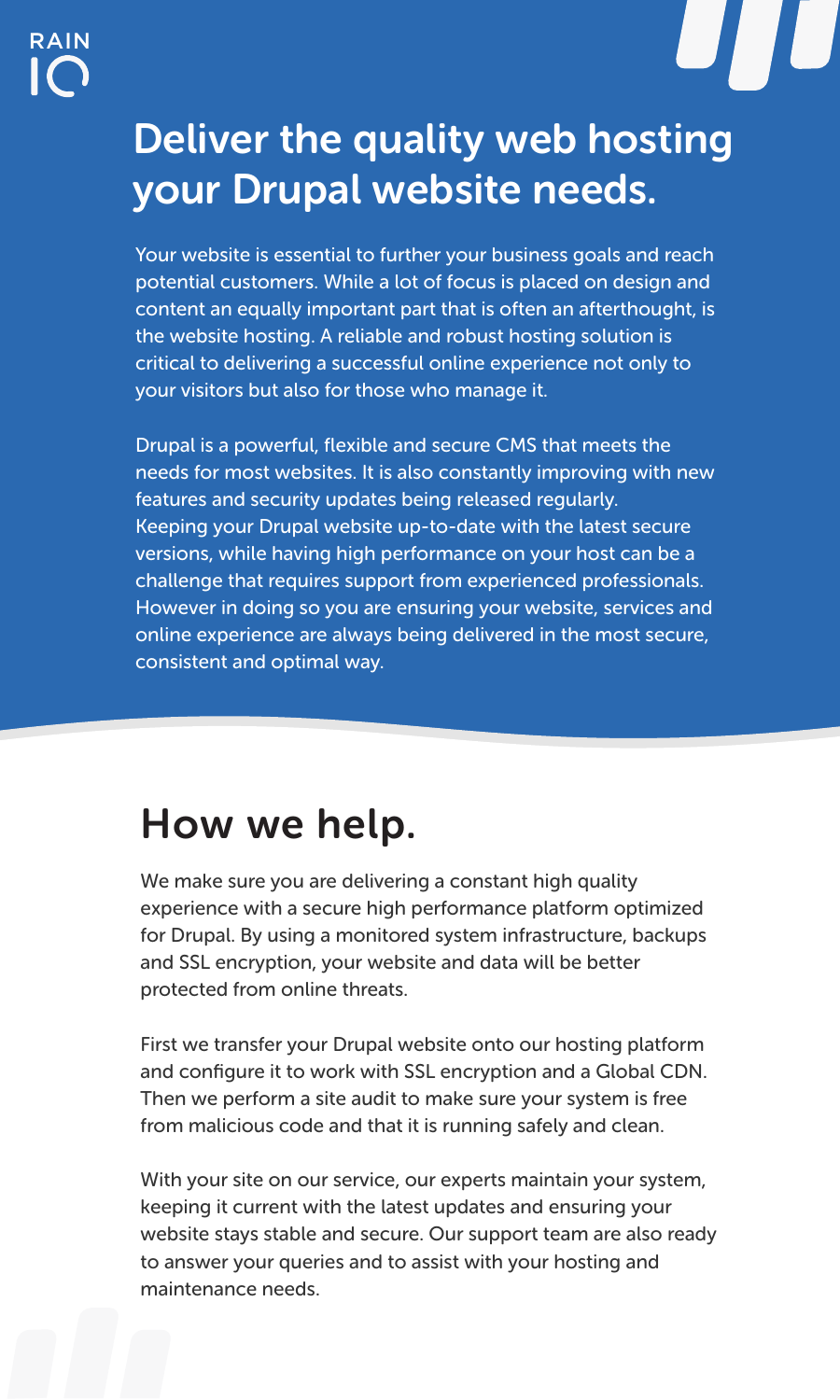

#### Drupal Hosting and Maintenance Plans

#### Hosting Plans

We provide a number of plans to suit your business requirements.

#### Secure

RAIN

#### ¥25,000 per month

Site owners requiring their site is managed, up to date and secure but don't feel a need for technical and CMS support.

**25,000 Users 25,000 Page Views** 

Email contact support for critical issues only.

#### **Business**

¥50,000 per month

Site owners with key business serving sites who may require support and assistance for running their system and website.

- $\sim$
- 25,000 Users 125,000 Page Views
- $\mathbf{z}$ Support includes email contact for server and Drupal system related issues where critical issues are responded to immediately and minor issues responded to within 2 business days.

#### Dedicated

#### ¥150,000 per month

Site owners with key business serving sites who may require support and assistance for running their system and website.

- ÷
- 50,000 Users 250,000 Page Views
- $\approx$ Support includes email and on call support for any server and Drupal system issues responded to immediately. Monthly reports on security updates and incidents for the previous month are provided.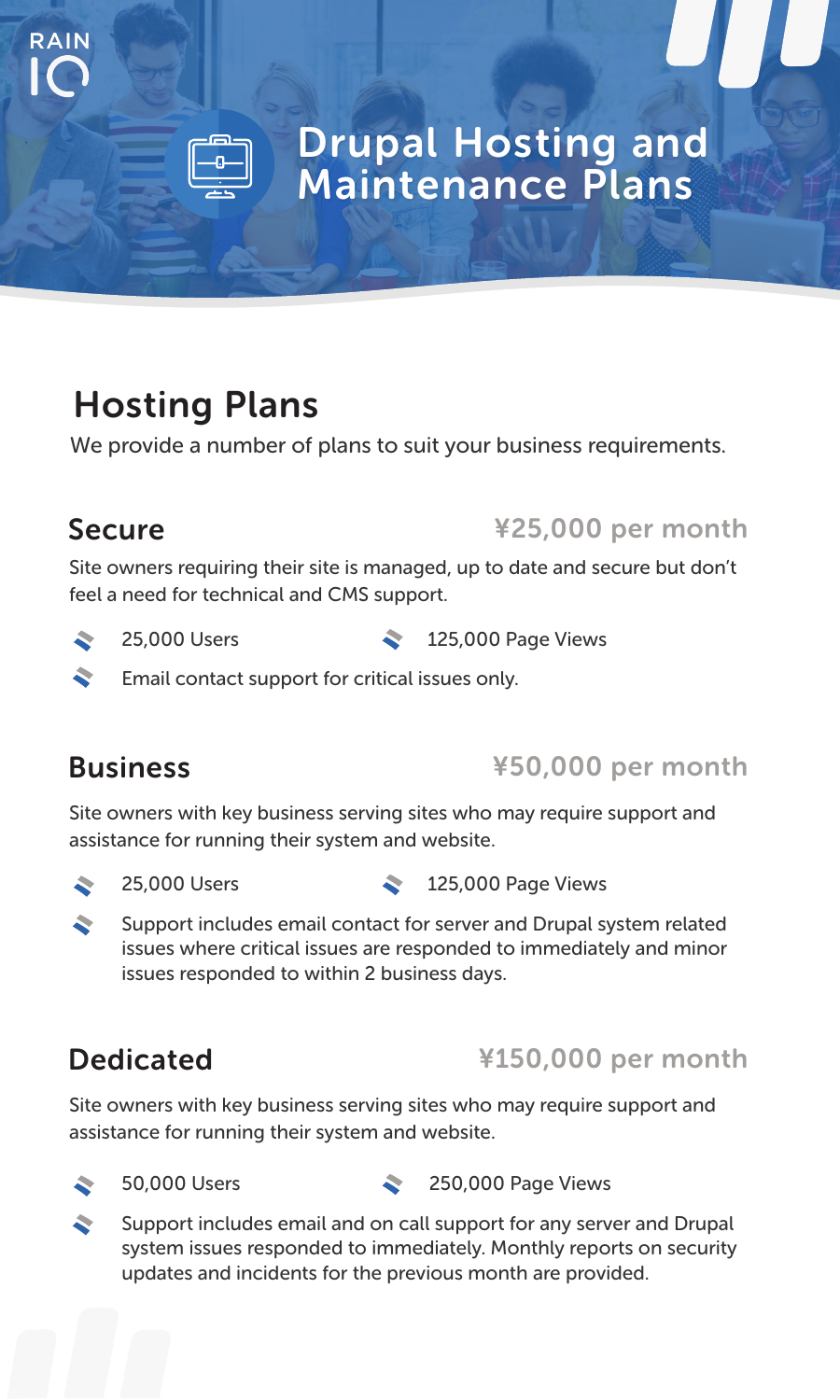

#### Drupal Hosting and Maintenance Plans

#### Enterprise

RAIN

For enterprise level sites and services please contact us.

#### One-Time Setup Fee ¥150,000 (required)

We work with you to migrate your website over to our platform. During the set up, we perform a full site audit of your website, where we inspect to make sure it does not have any malicious code. Once confirmed to be safe and clean, the site is launched.

#### All Plans Include

- **SE** Updates to Drupal Core and Modules.
- ÷. Monitoring of network, server, and application resources.
- Denial of Service Protection (DDOS Protection). ÷.
- Daily backups of website.
- $\mathcal{L}$ HTTPS protocol via SSL certificate.
- $\mathcal{L}$ Global CDN (Content Delivery Network).
- $\mathcal{L}$ Multi-site environments for Dev, Test and Live sites.
- $\mathcal{L}$ Git version control for website.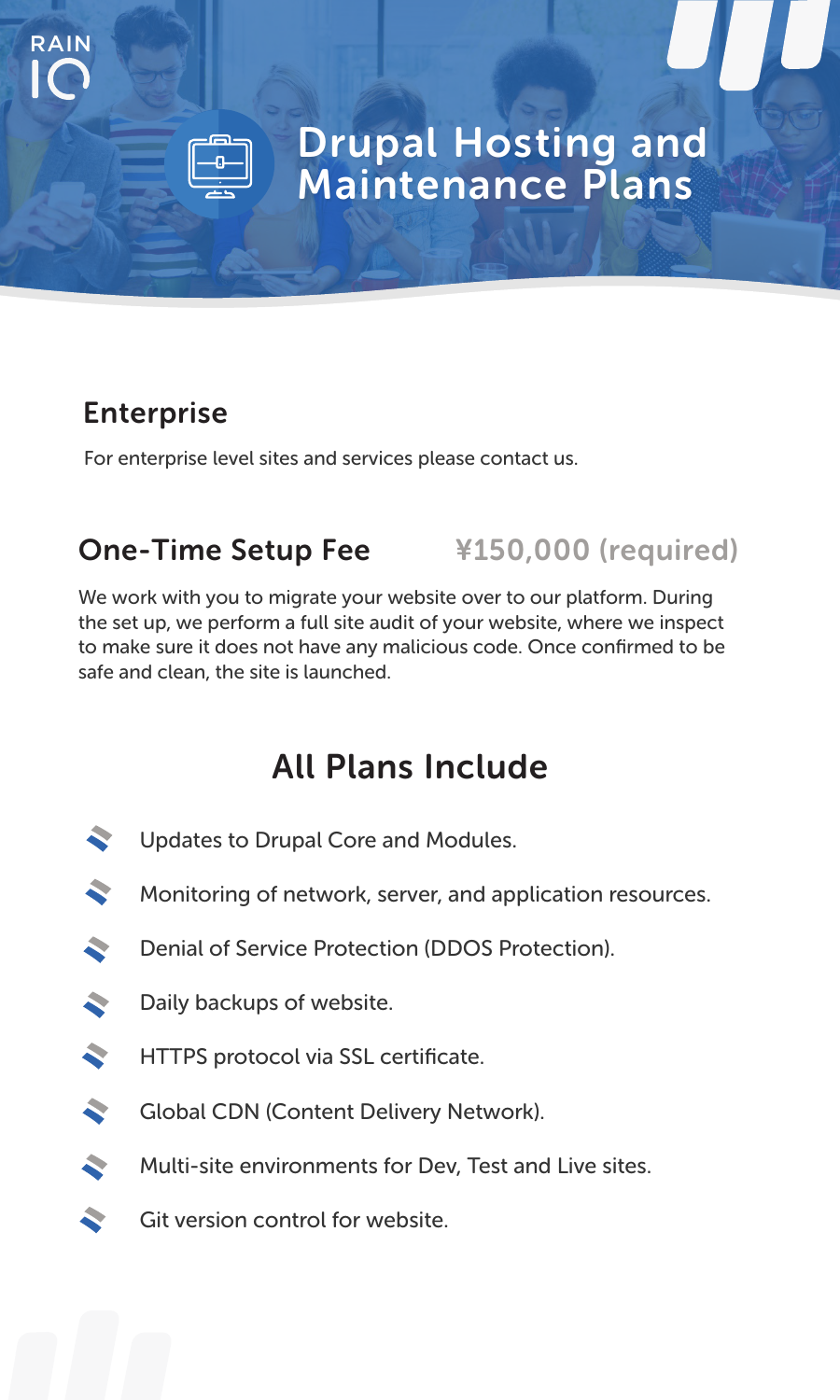### Success Story

#### GLP Hosting, Maintenance and Support

#### Global Logistics Properties

**DOI** 

RAIN

GLP is a leading global provider of modern logistics solutions. When they approached us about hosting their Drupal website, they were using a custom hosting solution. While the hosting was able to run their Drupal website it was not optimized and lacked the support required to handle their needs including security concerns.

They had a number of requirements to keep their brand safe and to allow it to expand. Our Hosting, Maintenance and Support solution was able to meet all of their needs.

After migrating their website, we performed a Site Audit to make sure the website was safe and clean from malicious scripts. Once done, optimization and configuration changes were implemented allowing for the best performance.

The website now runs optimized for Drupal on a maintained server over a secure and robust infrastructure. The website is fast and safe with Global CDN, SSL and a monitored network to protect against attacks. Through regular updates, as well as security updates performed on the day of release, everything is kept up-to-date and secure.

With our team of experts ready to provide support GLP and their website managers, GLP are reassured their website is secure, safe and delivered to their visitors in the best possible way.